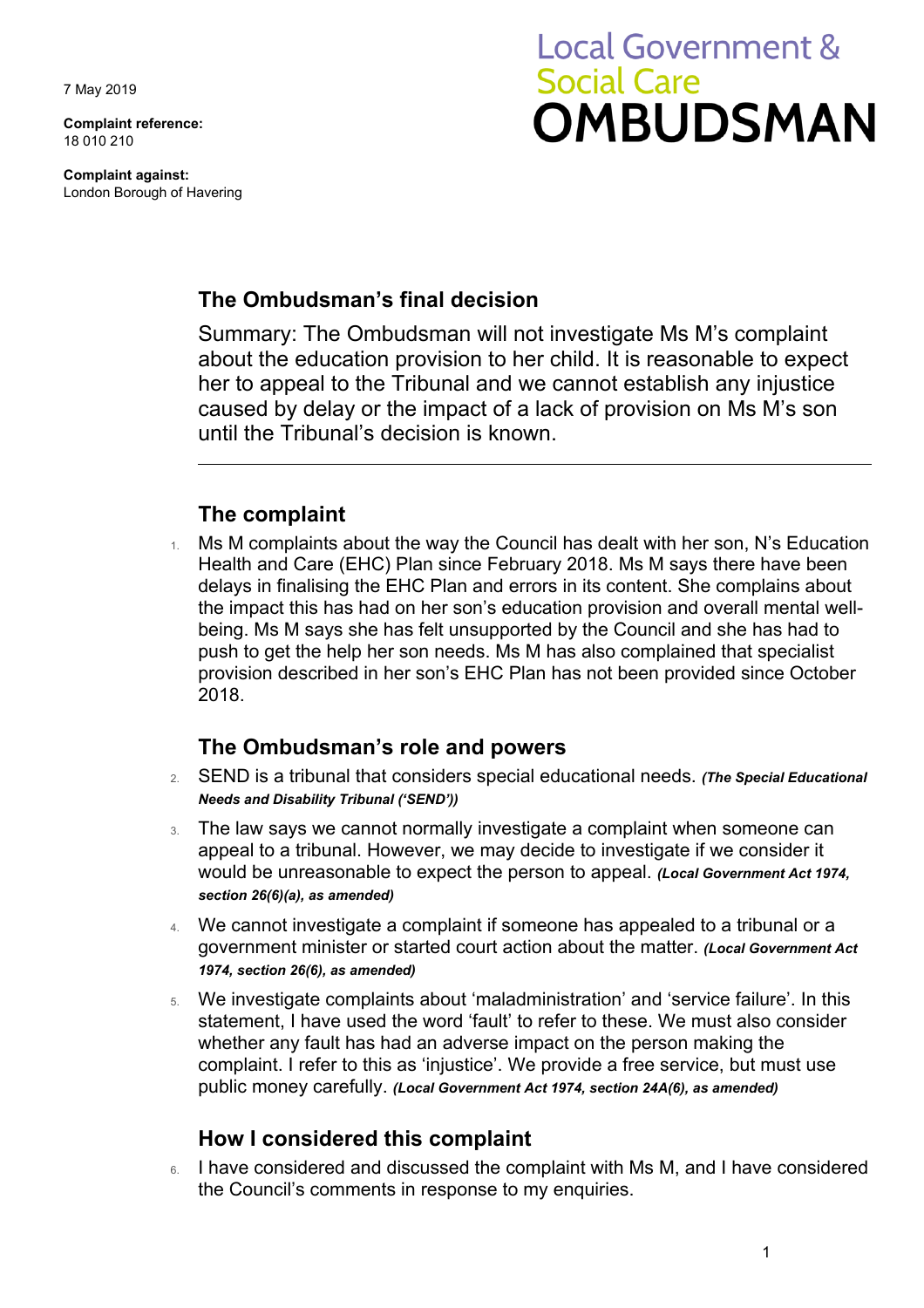$7.$  I have written to Ms M and the Council with my draft decision and considered their comments.

# **What I found**

 $\overline{a}$ 

#### **Relevant Law and Guidance**

- 8. A child with special educational needs (SEN) may have an EHC Plan. This sets education, or name a different school. Only the SEND Tribunal can do this. out the child's needs and what arrangements should be made to meet them. The EHC Plan is set out in sections. We cannot direct changes to the sections about
- out an assessment, or they disagree with the special education provision or the 9. Parents have a right to appeal to the SEND Tribunal if a council refuses to carry school named in the child's EHC Plan.
- 10. The Roberts judgement reconfirmed that we cannot investigate a decision educational needs who is out of school, when the alleged failure is or could be because it has been or could reasonably be appealed to a tribunal, and we also cannot consider the consequences of that decision. We are unable to investigate a council's alleged failure to provide alternative education for a child with special subject to appeal. *(R (on the application of ER) v Commissioner for Local Administration (Local Government Ombudsman) [2014] EWCA Civ 1407)*

#### **What happened**

- 11. Ms M's son, N has special educational needs and there has been a history of social services' involvement for ongoing family difficulties since 2007. N has had a SEN Statement since late 2014.
- there was insufficient evidence to justify issuing a consent order. The Tribunal The Tribunal directed the Council and Ms M to revert to the Tribunal with a final version of the working document by 8 October 2018. Since then, the case has not 12. In February 2018, the Council sent Ms M the final EHC Plan. Ms M's solicitor lodged an appeal against the education provision in that EHC Plan in early April 2018. In late September 2018, Ms M's solicitor requested a consent order from the SEND Tribunal for amendments to the EHC Plan. The Council agreed to the amendments set out in Ms M's working document. As a result, the Tribunal stated hearing scheduled on 25 September 2018 to hear Ms M's appeal was cancelled. been heard at Tribunal while the Council and Ms M have worked on the working document to finalise this as an EHC Plan. The option for Ms M to refer matters back to the Tribunal remains open and ongoing.
- 13. In January 2019, the Council issued the finalised EHC Plan to Ms M. Ms M raised some concerns with the Council about the content. She said part of the information relating to her son's health was now out of date. She was worried that the named school might not understand some of the specialised provision described in section F (special educational provision required) of the EHC Plan. Ms M says she has spoken to the Council about the inaccuracies and it has since made corrections to the health needs section. The Council issued an amended EHC Plan to Ms M which corrected the content sometime in March 2019.
- 14. Ms M has said she is unhappy that her son has not been receiving the Occupational Therapy (OT) and Speech and Language Therapy (SALT) support specified in the EHC Plan. She complains that he should have been receiving this support since he returned to college in October 2018.